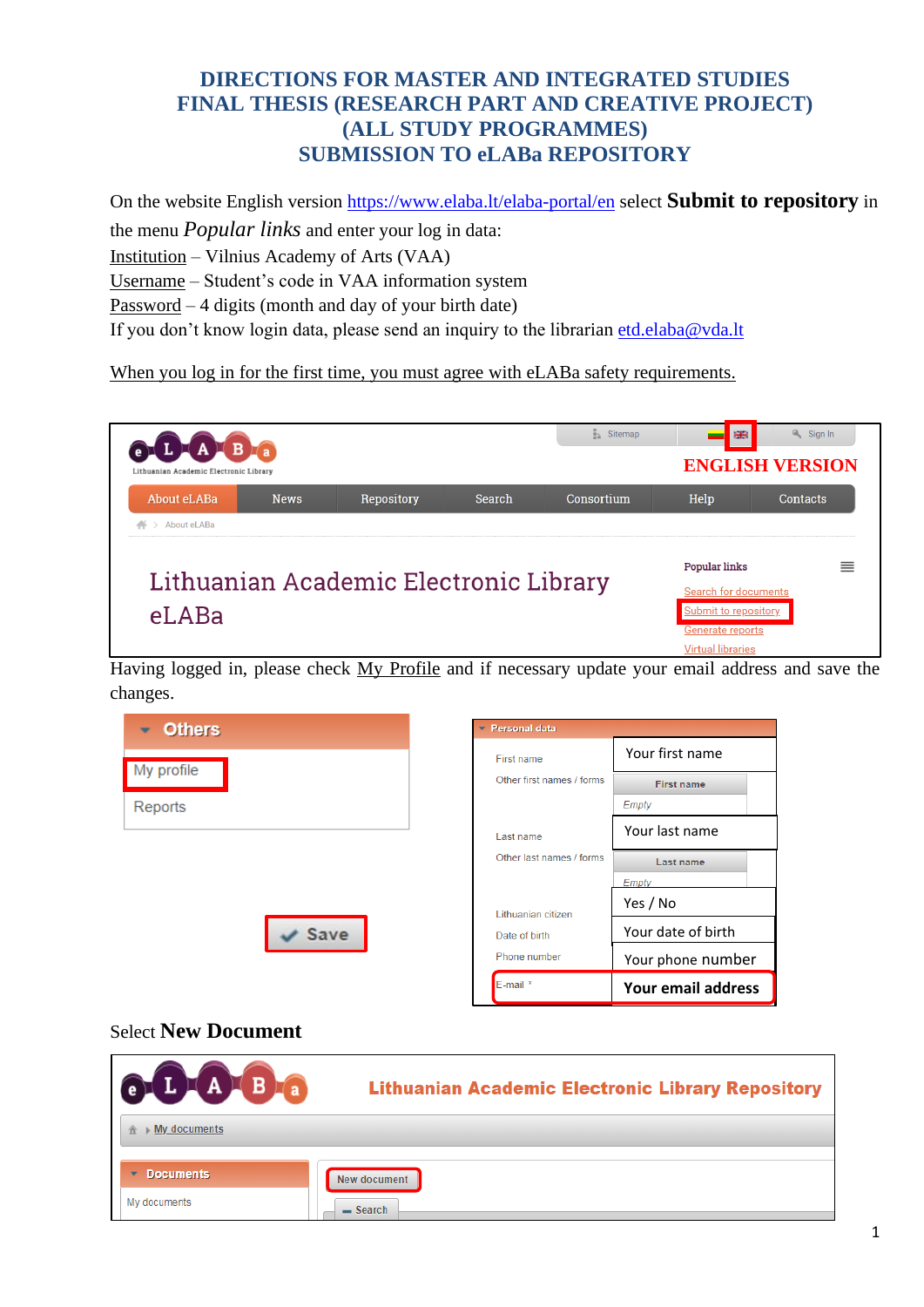#### **Please note that all fields marked with an asterisk (\*) are required.**



#### **STEP 1**

**Common data**. Select Document type **ETD** and the required Publication type – **Master thesis**.

| <b>Common data</b>      |                                           |
|-------------------------|-------------------------------------------|
| Document type *         | <b>ETD</b>                                |
| Publication type *<br>ц | Master thesis<br>$\overline{\phantom{a}}$ |

Common data – if the system does not show or incorrectly shows the Department of metadata creator, please send an inquiry to the librarian [etd.elaba@vda.lt](mailto:etd.elaba@vda.lt)

Also, please choose the main language in which the thesis is written (English).

**Scientific fields of document** – select Add field of science / art and choose one field of science / art in the classifier according to your study programme (please check for the title or code in the **Addition no. 1**).

Please select the necessary one field of science / art by pressing the button in the column Actions of the classifier.

| Select classifier               |                           |       |                  |
|---------------------------------|---------------------------|-------|------------------|
| $-$ Search                      |                           |       |                  |
| Title                           | Fine art                  |       |                  |
| Code                            |                           |       |                  |
| Valid                           | Yes<br>No                 |       |                  |
|                                 | $\n  D Search\n$<br>Clear |       |                  |
| Found 1/1<br>$\,<$              | $\, > \,$                 |       |                  |
| Classification does not apply   |                           | 000   | $\blacktriangle$ |
| Creative arts and design        |                           | СV    |                  |
| ▶ Scenos ir ekrano menai        |                           | C 000 | $\circ$          |
| $\blacktriangleright$ Fine arts |                           | V000  | $\circ$          |
| Architecture                    |                           | V 001 | $\circ$          |
| Fine art                        |                           | V 002 | $\bullet$        |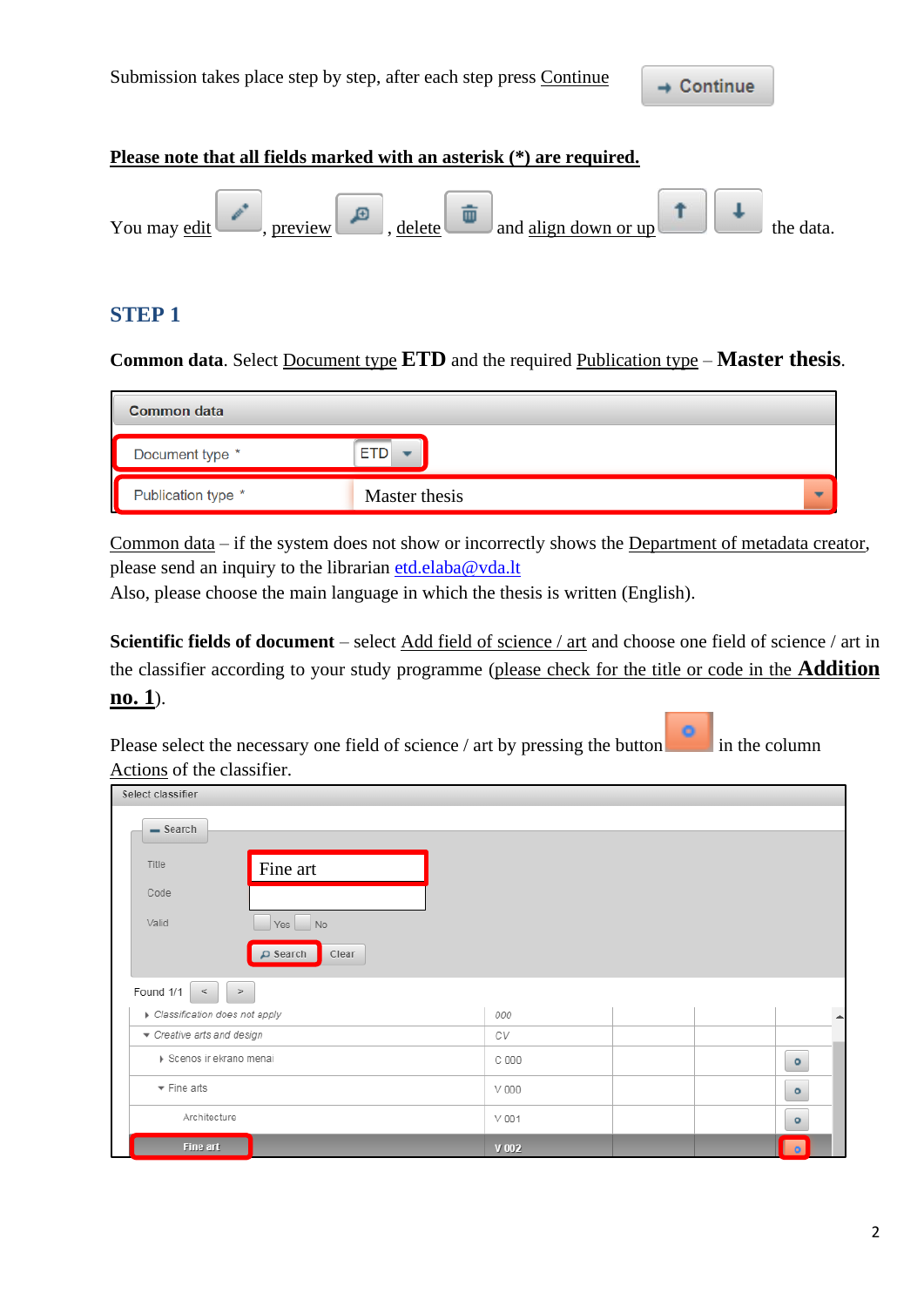Then please indicate the **Weight (100 %)** of the added field of science / art.

| Scientific fields of document |                                                 |            |                      |                |  |  |  |
|-------------------------------|-------------------------------------------------|------------|----------------------|----------------|--|--|--|
|                               | *Enter at least one field of science / art      |            |                      |                |  |  |  |
| Code                          | Title                                           | Weight (%) | <b>Type</b>          | <b>Actions</b> |  |  |  |
| $V$ 002                       | Creative arts and design > Fine arts > Fine art | 100        | Scientific direction | û              |  |  |  |

**Studies fields** – select Add studies field and choose one studies field in the classifier according to your study programme (please check for the title or code in the **Addition no. 2.**).

Please select the necessary one studies field by pressing the button in the column Actions of the classifier.

| Select classifier                 |                        |                  |  |           | $36$             |
|-----------------------------------|------------------------|------------------|--|-----------|------------------|
| $-$ Search                        |                        |                  |  |           |                  |
| Title                             | Fine art               |                  |  |           |                  |
| Code                              |                        |                  |  |           |                  |
| Valid                             | No<br>Yes              |                  |  |           |                  |
|                                   | Clear<br>$\Box$ Search |                  |  |           |                  |
| Found 1/1<br>$\, > \,$<br>$\,<\,$ |                        |                  |  |           |                  |
| Classification does not apply     |                        | 00               |  | $\circ$   | $\blacktriangle$ |
| Computer science                  |                        | $\boldsymbol{B}$ |  |           |                  |
| Creative arts and design          |                        | $\overline{P}$   |  |           |                  |
| Architecture                      |                        | P09              |  | $\circ$   |                  |
| Fine art                          |                        | P01              |  | $\bullet$ |                  |
| Design studies                    |                        | P02              |  | $\circ$   |                  |

### **STEP 2**

**Title, summary, keywords**: the title, annotation and keywords must be in Lithuanian and English (lowercase). Please enter 3-5 keyword separated by semicolon.

**If the titles of your thesis research and the creative project are different (for art studies), the titles of the both works are written by separating them by semicolons. The first is the title of the research paper.**

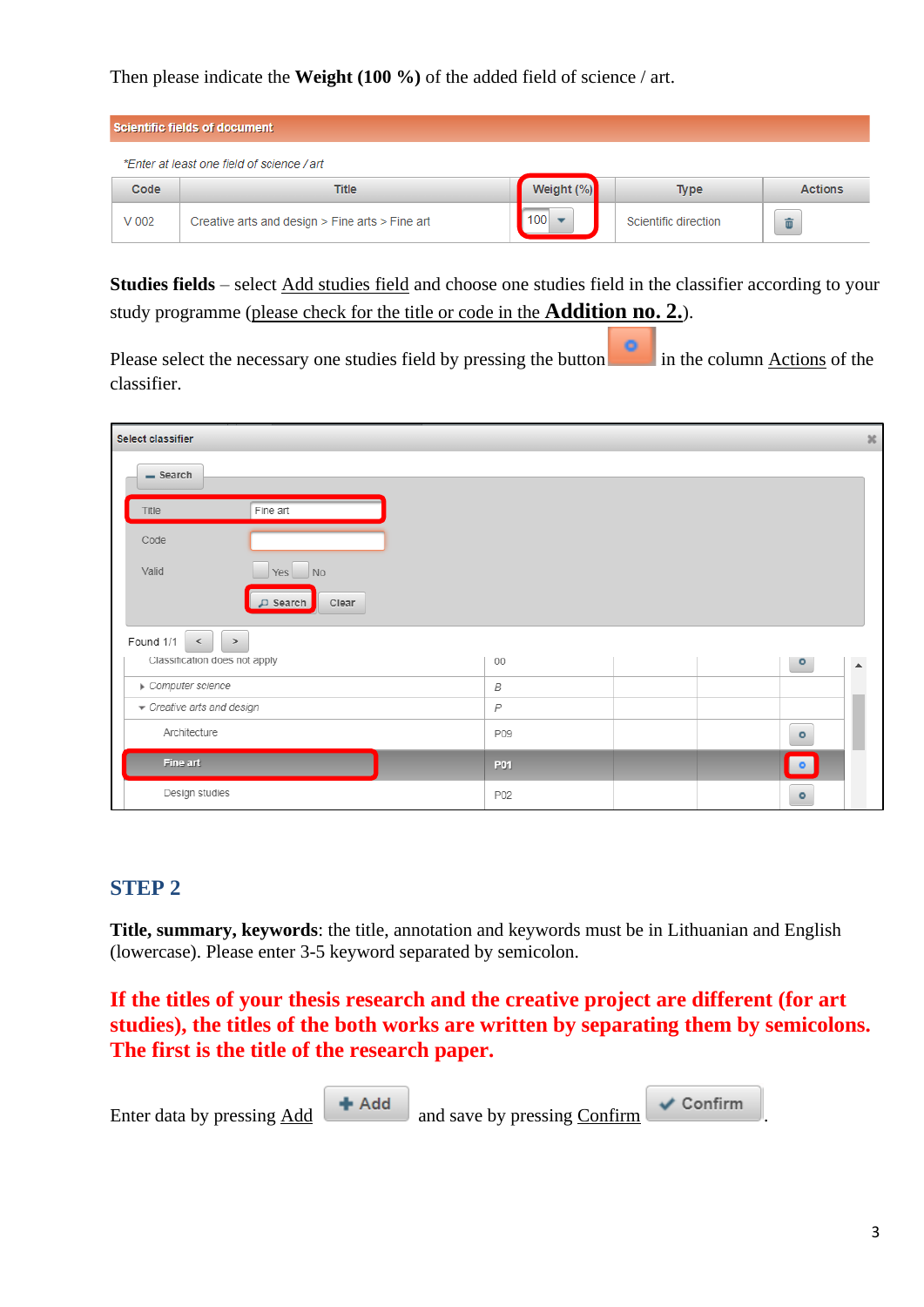#### Example:

| *The title, annotation and keywords must be in Lithuanian and English (lowercase) |            |                                   |                                              |  |  |  |
|-----------------------------------------------------------------------------------|------------|-----------------------------------|----------------------------------------------|--|--|--|
| <b>Keywords</b><br>Annotation<br>Actions<br>Title<br>Language                     |            |                                   |                                              |  |  |  |
| Naratyvo dekonstrukcija ir<br>rekonstrukcija; Mitas apie tėtį                     | Lithuanian | Naratyvų (siužetų,<br>pasakojimų) | naratyvas; tėtis;<br>komiksas; filmas; mitas |  |  |  |
| Destruction and Reconstruction of<br>Narrative; Myth About Dad                    | English    | Analysis about<br>structures of n | narrative; dad; comic;<br>movie; myth        |  |  |  |

**Authors**: author's (Your) data is uploaded automatically – your first name and the last name, institution and faculty are already indicated. If the system does not show or incorrectly shows the Department, please send an inquiry to the librarian [etd.elaba@vda.lt.](mailto:etd.elaba@vda.lt)

### **STEP 3**

**Physical data:** Scope: please indicate the scope of the submitted thesis in pages, for example, 80 p.

**ETD additional fields** – please leave the institution Vilnius Academy of Arts.

**Work defense** – please indicate the Date of defence and select your Department (faculty) from the classifier.

| Select classifier   |                              |                             |    |            |                               |
|---------------------|------------------------------|-----------------------------|----|------------|-------------------------------|
| $-$ Search          |                              |                             |    |            |                               |
| Title               | <b>Faculty Name</b>          |                             |    |            |                               |
| Code                |                              |                             |    |            |                               |
| Valid               | $Yes \tN$                    |                             |    |            |                               |
| Selection           | All departments              | Contact author's department |    |            |                               |
|                     | $\mathsf{D}$ Search<br>Clear |                             |    |            |                               |
| Found 1/1<br>$\lt$  | $\,>$                        |                             |    |            |                               |
| <b>Faculty Name</b> |                              |                             | 31 | 2011-01-01 | $\blacktriangle$<br>$\bullet$ |

**Other responsible persons**: it is necessary to indicate your thesis supervisor (thesis consultant in the case of extern) by pressing button Add responsible person. Please find your supervisor or supervisors,

using Lithuanian letters, and select him / her or them by pressing the button in the column Actions of the classifier.

**For art studies thesis please firstly indicate the supervisor of the thesis research part, secondly – the supervisor of the creative project of the thesis.**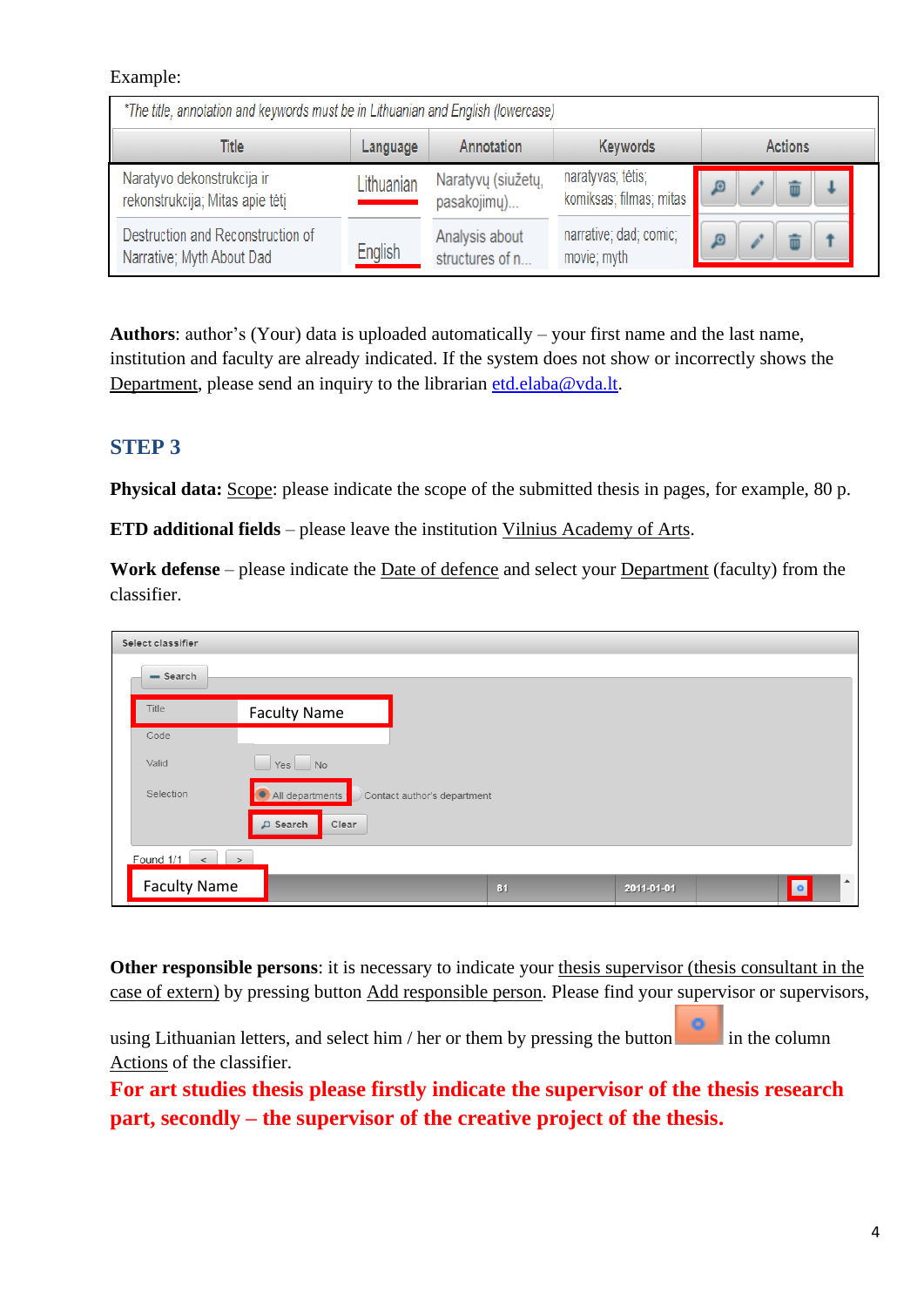| Search and select a person |                   |                                                                                                                                                                                                                                                                                                                                                     |                                  |                                     |
|----------------------------|-------------------|-----------------------------------------------------------------------------------------------------------------------------------------------------------------------------------------------------------------------------------------------------------------------------------------------------------------------------------------------------|----------------------------------|-------------------------------------|
| $-$ Search                 |                   |                                                                                                                                                                                                                                                                                                                                                     |                                  |                                     |
| Last name *                |                   | Last name                                                                                                                                                                                                                                                                                                                                           |                                  |                                     |
| First name                 |                   | <b>First name</b>                                                                                                                                                                                                                                                                                                                                   |                                  |                                     |
| Employee ID                |                   |                                                                                                                                                                                                                                                                                                                                                     |                                  |                                     |
| Student ID                 |                   |                                                                                                                                                                                                                                                                                                                                                     |                                  |                                     |
| Type                       |                   | Employee Student                                                                                                                                                                                                                                                                                                                                    |                                  |                                     |
|                            | D Search          | Clear                                                                                                                                                                                                                                                                                                                                               |                                  | $\lambda$ <sup>*</sup> Manual input |
|                            |                   | $\mathbb{R}$ $\leq$ $\mathbb{R}$ $\rightarrow$ $\mathbb{R}$ $\mathbb{R}$ $\mathbb{R}$ $\mathbb{R}$ $\mathbb{R}$ $\mathbb{R}$ $\mathbb{R}$ $\mathbb{R}$ $\mathbb{R}$ $\mathbb{R}$ $\mathbb{R}$ $\mathbb{R}$ $\mathbb{R}$ $\mathbb{R}$ $\mathbb{R}$ $\mathbb{R}$ $\mathbb{R}$ $\mathbb{R}$ $\mathbb{R}$ $\mathbb{R}$ $\mathbb{R}$ $\math$<br>(1 of 1) |                                  |                                     |
| Last name                  | First name        |                                                                                                                                                                                                                                                                                                                                                     | Institution, department (e-mail) | Actions                             |
| Last name<br>wwww          | <b>Eirst</b> name | Vilnius Academy of Arts,<br>Vilnius Academy of Arts,                                                                                                                                                                                                                                                                                                |                                  | $\circ$                             |

It is necessary to indicate the description of the selected responsible person: in Description field please select Thesis supervisor (thesis consultant in the case of extern) and select Confirm. Please check the supervisor's email address and correct it, if necessary.

| Responsible person      |                                                             | $\boldsymbol{\times}$ |
|-------------------------|-------------------------------------------------------------|-----------------------|
| Person                  | Name Last Name<br>Select<br>Ø                               |                       |
| First name *            | Name                                                        |                       |
| Last name *             | Last Name                                                   |                       |
| E-mail                  | name.surname@vda.lt                                         |                       |
| Description *           | Thesis supervisor (thesis consultant in the case of extern) |                       |
| Confirm                 | Thesis supervisor (thesis consultant in the case of extern) |                       |
| <b>bonsible persons</b> | Thesis defense board member                                 |                       |
| supervisor (a cons      | Thesis defense board chairman                               | <b>IDE</b>            |
| ot typing).             | Consultant                                                  |                       |
| <b>First nar</b>        | Reviewer, critic                                            |                       |

## **STEP 4**

## **Attached files**

**Main file –** please upload the file of your thesis (final version) in **pdf format.** The main file might be compiled **only from the research paper in one file or the research part and the creative project in one file.**

**Attachments –** you may upload the creative project and other annexes in various formats and separate files. If the creative project was not uploaded in the Main file, please upload it in the Attachments.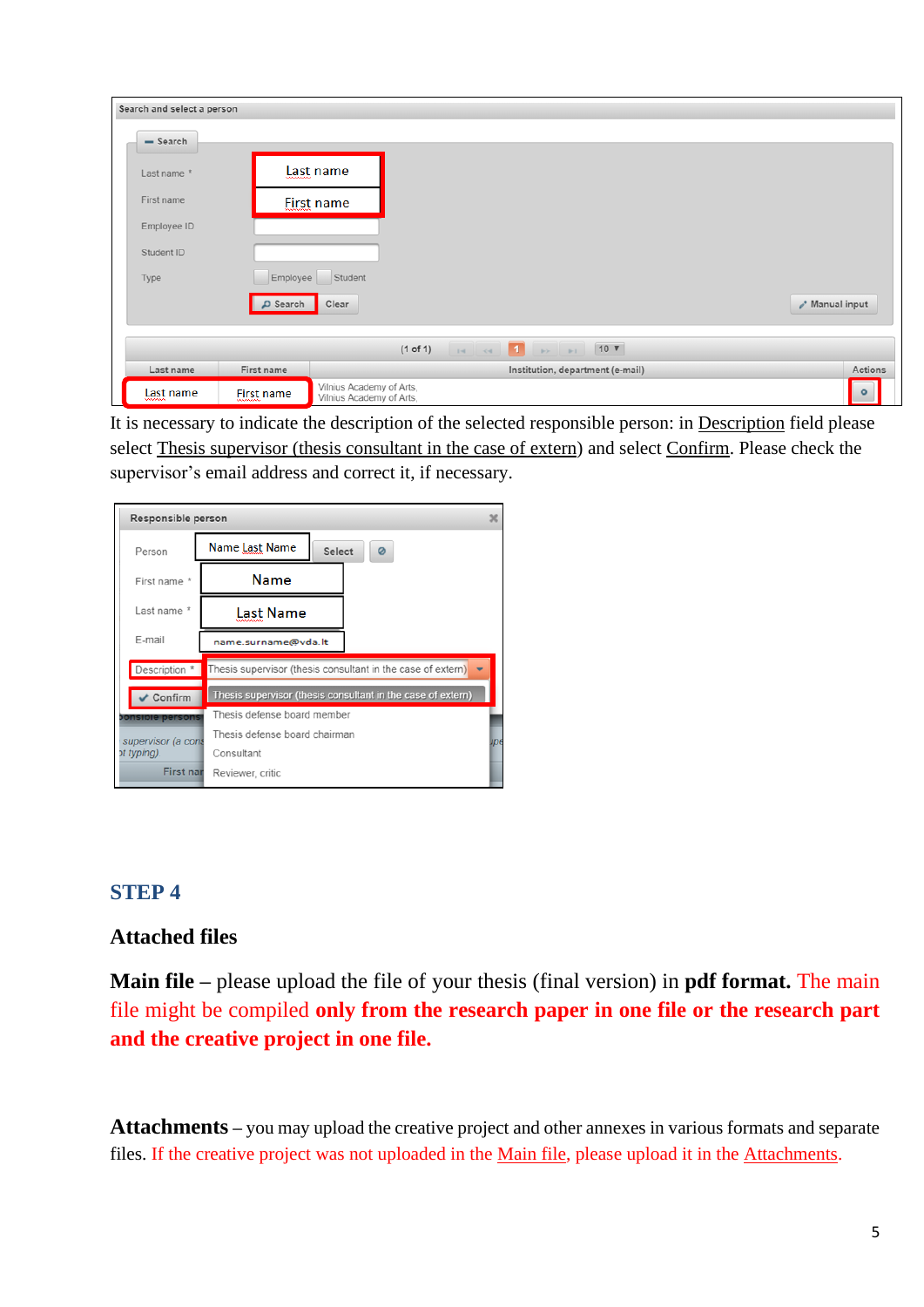Access status: please indicate the conditions of access to the uploaded file on the internet: eLABa search [gate](https://www.lvb.lt/primo-explore/search?search_scope=eLABa&vid=ELABA&lang=en_US) and [VAA Virtual Library:](https://vb.vda.lt/primo-explore/search?vid=VDA&lang=en_US)

- **Public** the full text file will be freely available (unrestricted) on the internet. [We recommend to choose this condition, because in that way your work will be more visible and readable];
- **Limited to institution intranet** the file will be available only in the computer network of Vilnius Academy of Arts.
- **Unavailable** the full text file will not be available on the internet, but the metadata will be public.

Valid until – upon selecting Limited to institution intranet and Unavailable it is necessary to indicate the date until which the indicated access conditions are valid. **It is possible to indicate maximum period of 36 months, i. e. 3 years of prohibition. After the end of the indicated period the thesis file will automatically become freely accessible on the internet.**

## **STEP 5**

**License agreements with the author**: please get acquainted with the agreement text by pressing a link Download the terms of the license agreement regarding the upload of your thesis file and access to it.

| License agreements with the author                                                                      |               |        |                 |                       |     |      |                     |  |
|---------------------------------------------------------------------------------------------------------|---------------|--------|-----------------|-----------------------|-----|------|---------------------|--|
| License type * Not needed C Electronic<br><b>Written</b><br>Download the terms of the license agreement |               |        |                 |                       |     |      |                     |  |
| License history                                                                                         |               |        |                 |                       |     |      |                     |  |
| <b>Type</b>                                                                                             | Access term   | Author | <b>Employee</b> | <b>Effective Date</b> | No. | File | Date of termination |  |
| Electronic                                                                                              | <b>Public</b> |        |                 |                       |     |      |                     |  |

License type: please choose / leave the file type **Electronic.** The license agreement will be concluded electronically in the eLABa repository when it is approved by you (after the approval of the supervisor in the repository) and the librarian in charge of the VAA (after the defense of your thesis).

Actions: please select **Send to supervisor to confirm**. Press **Save**

The document with the thesis file will be submitted for the confirmation of the supervisor (document status will be Supervisor confirming). The supervisor will be informed automatically by the email from the repository.

For art studies – the supervisor of the research part should confirm the document.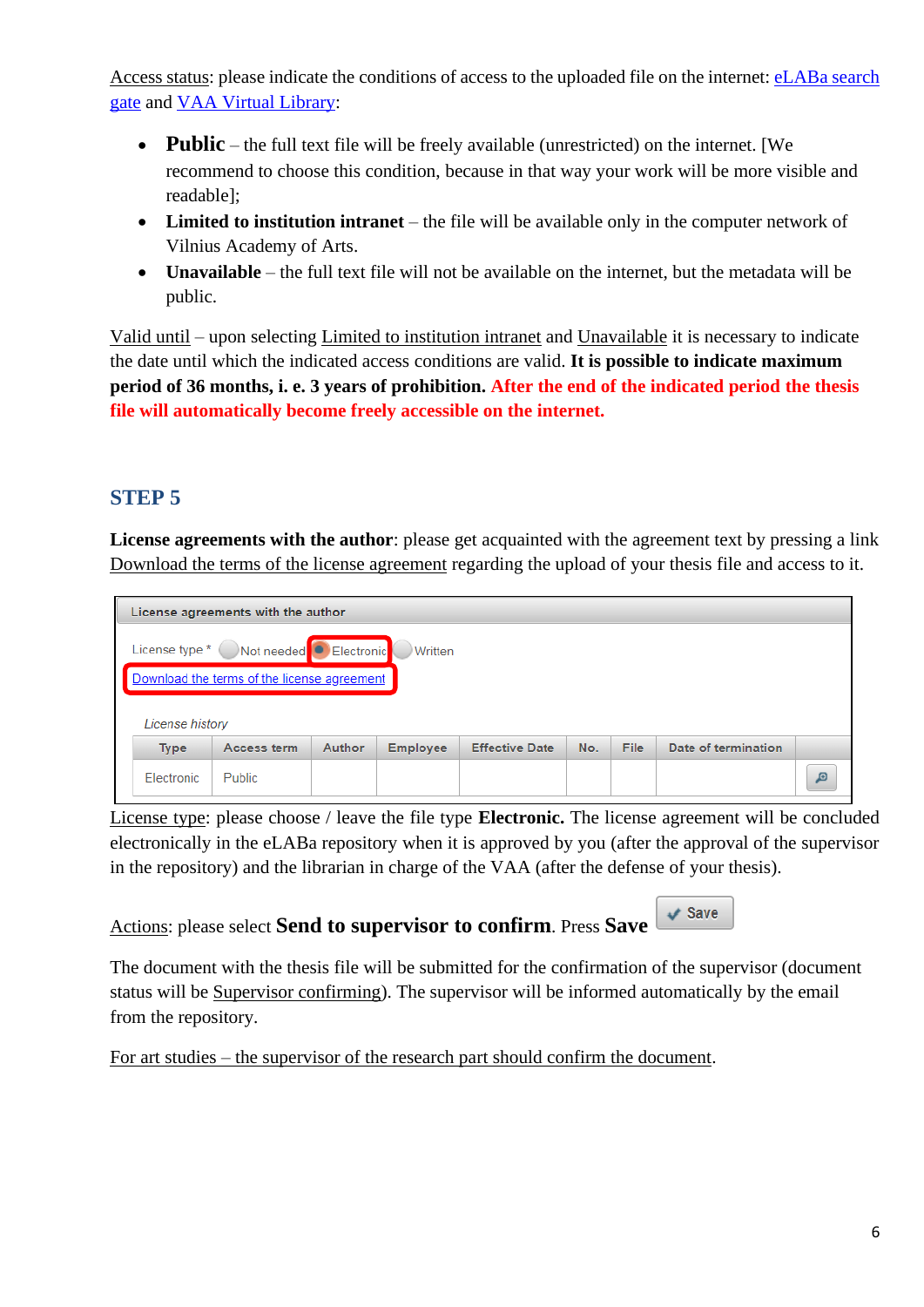## **After the confirmation of the supervisor**

Student receives an email informing about current stage of the thesis (document status Author signing). Please login to the eLABa repository and open the document via the link from the email or pressing the editing buttons  $\begin{array}{|c|c|c|c|}\n\hline\n\end{array}$  or  $\begin{array}{|c|c|c|}\n\hline\n\end{array}$  Edit

License agreements with the author: please confirm the electronic license agreement – check the box

### **I confirm that the data provided in the license agreement is correct (author)**.



Actions: select **Mark for defense.** Press **Save CO**. The status of the document will be Defending.

**If you have any questions during the registration of your thesis,** 

**please send an e-mail via [etd.elaba@vda.lt](mailto:etd.elaba@vda.lt) address.**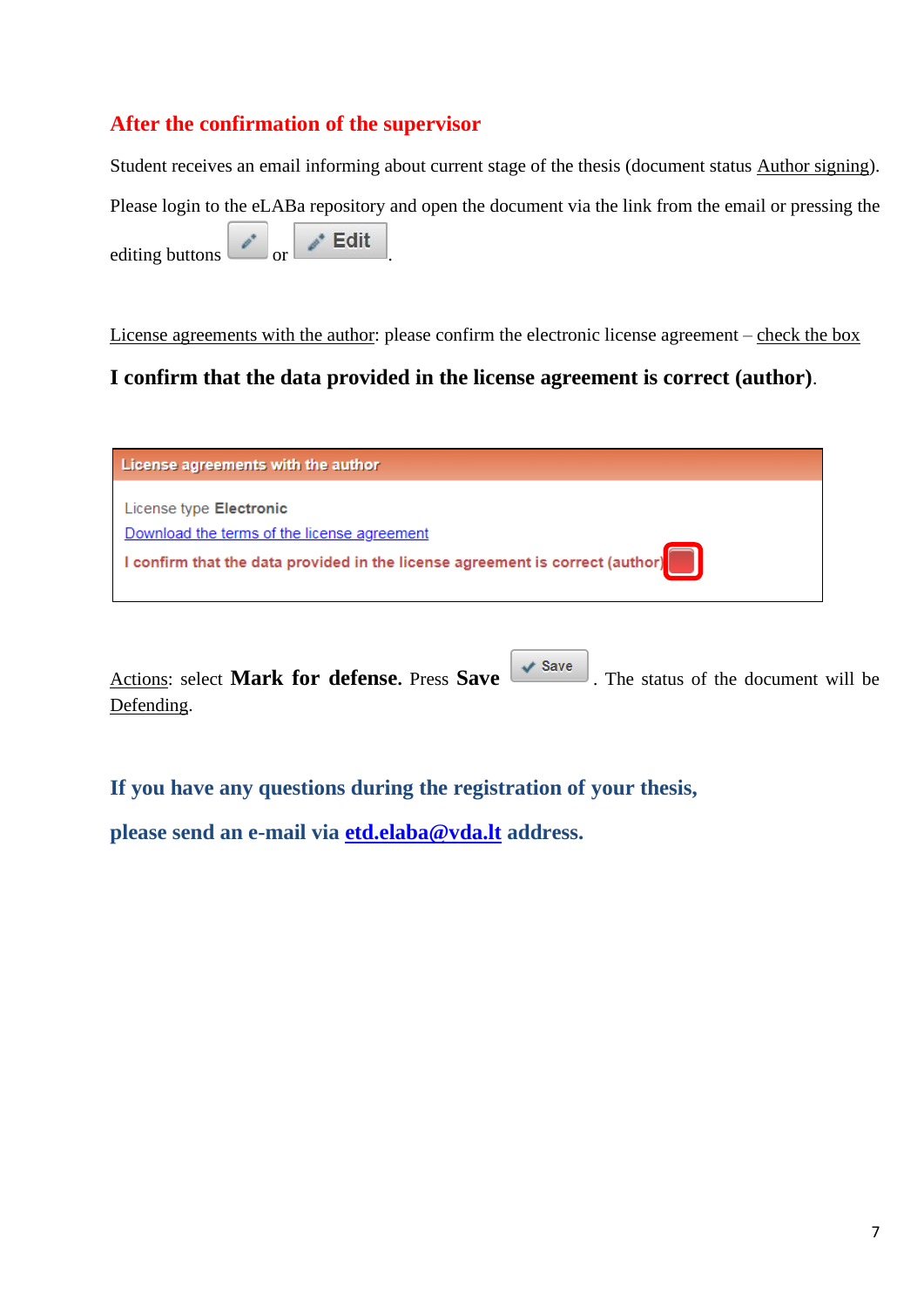# **Addition no. 1**

# **Science / art field classifier (titles and codes in eLABa repository) corresponding to the study programmes**

| <b>Study programmes</b>                         | Science / art field<br>title<br>in eLABa repository | Science / art field code in<br>eLABa repository |
|-------------------------------------------------|-----------------------------------------------------|-------------------------------------------------|
| <b>Applied arts</b>                             | Fine art                                            | V 002                                           |
| <b>Applied ceramics</b>                         | Fine art                                            | V 002                                           |
| Applied graphics                                | Fine art                                            | V 002                                           |
| Architecture                                    | Architecture                                        | V 001                                           |
| <b>Building architecture</b>                    | Architecture                                        | $V$ 001                                         |
| Ceramics                                        | Fine art                                            | V 002                                           |
| Costume / Fashion design                        | Design                                              | V 003                                           |
| Culture management and cultural<br>policy       | Management                                          | S 003                                           |
| Design                                          | Design                                              | V 003                                           |
| Glass art and design                            | Fine art                                            | V 002                                           |
| Graphic art                                     | Fine art                                            | V 002                                           |
| Graphic design                                  | Design                                              | V 003                                           |
| History and theory of arts                      | Art studies                                         | H 003                                           |
| Painting                                        | Fine art                                            | V 002                                           |
| Photography and media arts                      | Fine art                                            | V 002                                           |
| Scenography                                     | Fine art                                            | V 002                                           |
| Sculpture                                       | Fine art                                            | V 002                                           |
| Site-specific art / Monumental arts             | Fine art                                            | V 002                                           |
| Textile / Textile art and design                | Fine art                                            | V 002                                           |
| Textile art media                               | Fine art                                            | V 002                                           |
| The restoration of art and interior<br>heritage | Fine art                                            | V 002                                           |
| Visual design                                   | Design                                              | V 003                                           |
| Visual communication<br>design                  | Design                                              | V 003                                           |